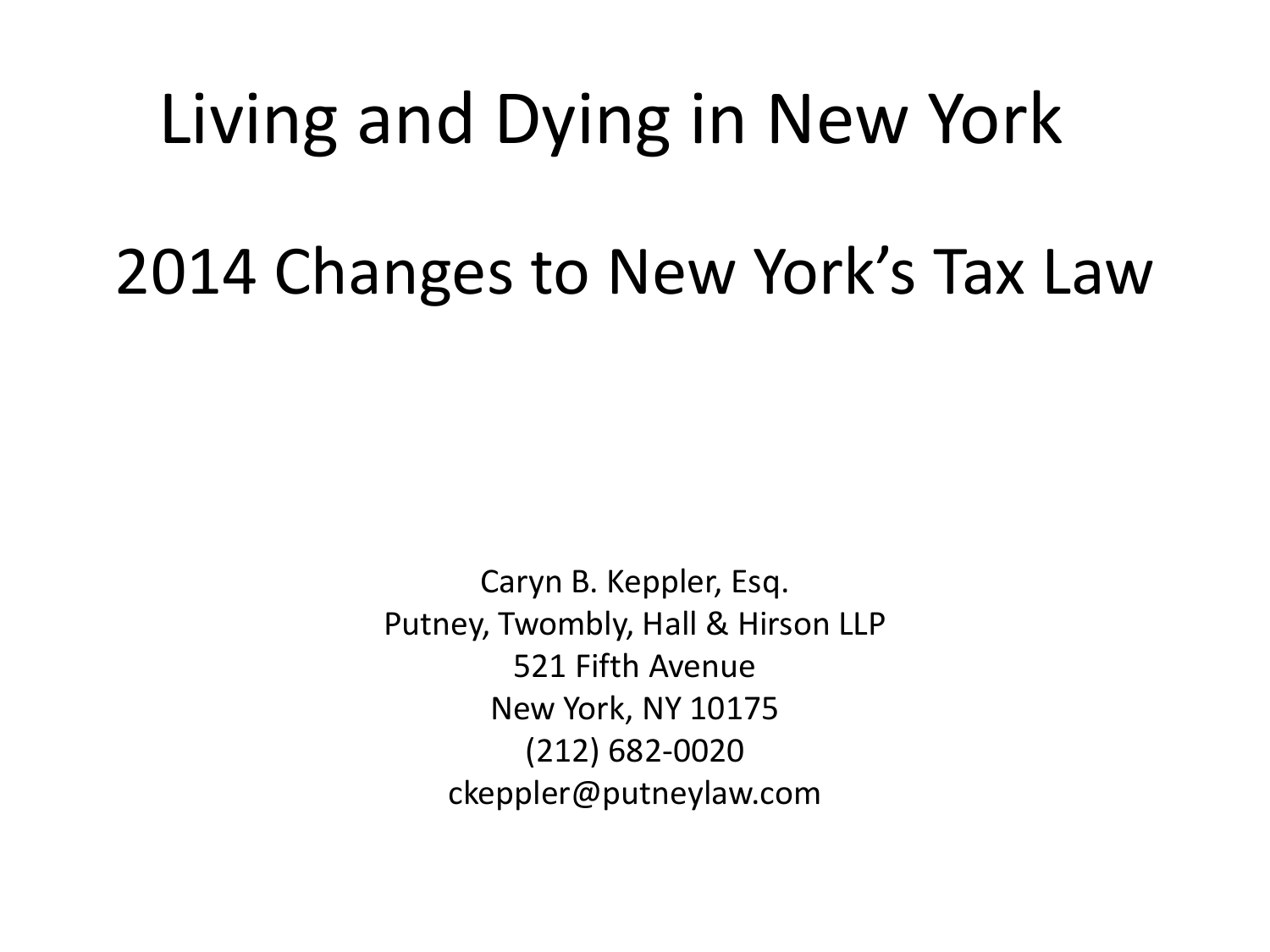#### **Estate and Inheritance Taxes State of the States**

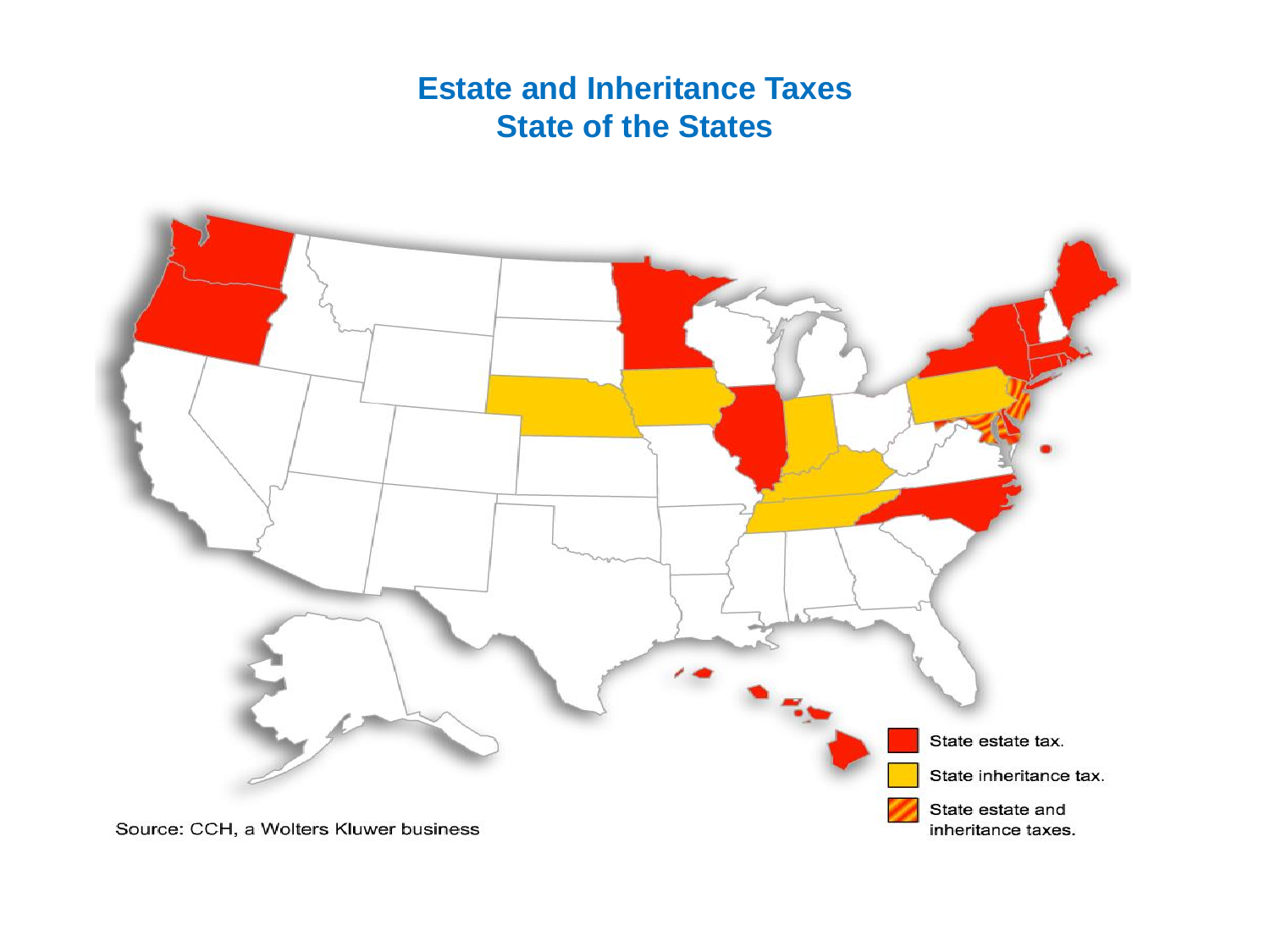## **A Brief History of New York State's Gift & Estate Taxes**



New York State has imposed some sort of death tax since about 1885

In 1963, New York enacted the estate tax pretty much as we know it today (under Article 26 of the State Tax Law)

#### **In 2000, New York repealed its gift tax**

#### Until Recently, the New York estate tax exemption was \$1,000,000

For the tax year ending 12/31/2010, estate taxes accounted for nearly <sup>3</sup>/<sub>4</sub>'s of 1 percent of total state revenue – about \$866,000,000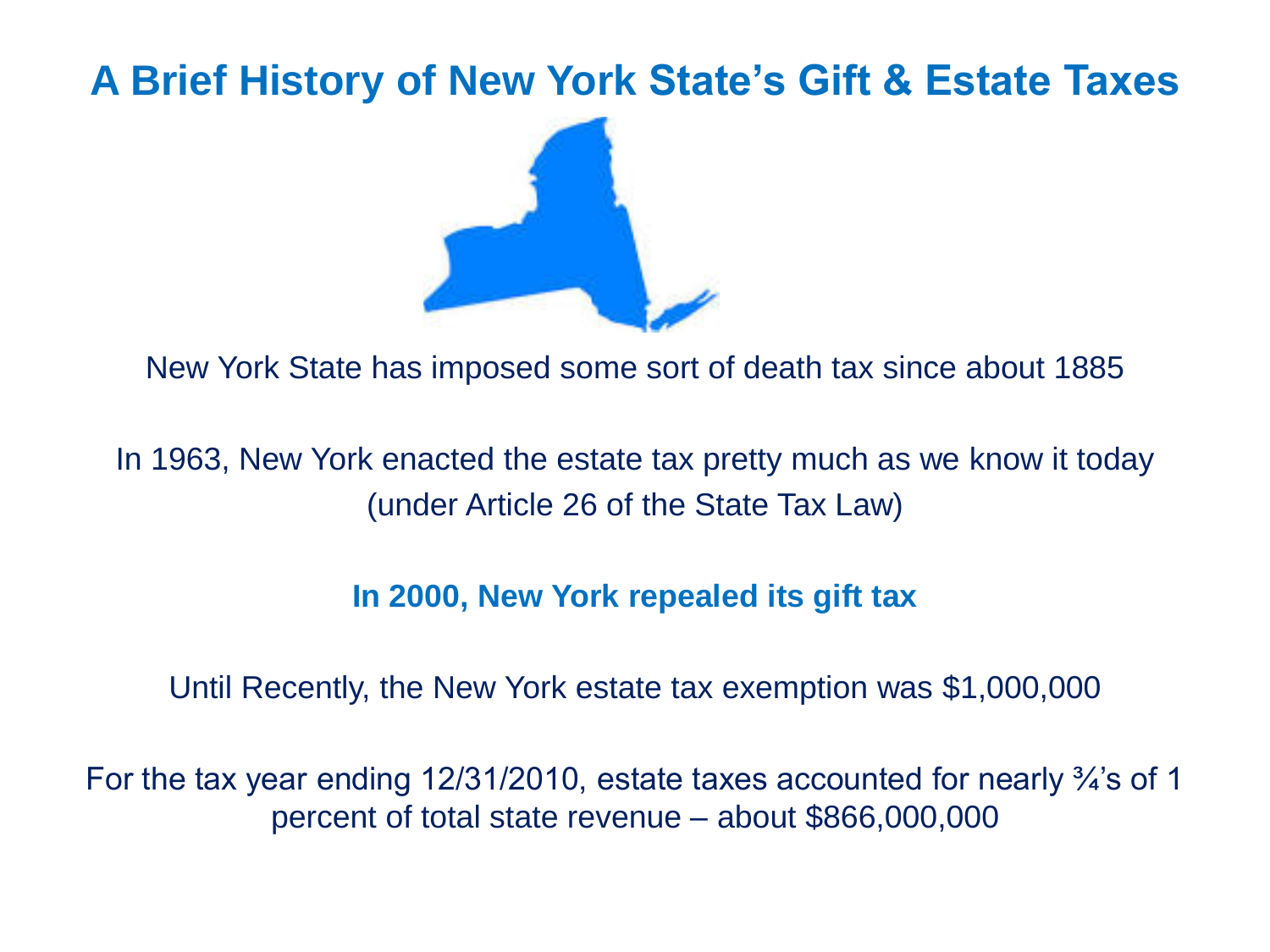#### **The New New York State Estate & Gift Tax**

On April 1, 2014, Governor Cuomo signed into law new estate tax rules for New York ostensibly to reform the "move to die tax" and keep wealthy New Yorker's in New York

The important goal of increasing the New York State estate tax exemption was accomplished, which now stands at \$2,062,500 for anyone dying between 4/1/14 and 3/31/15. The exemption is scheduled, by 2019, to catch-up with the federal applicable exclusion, which now stands at \$5,340,000 per person.

| For decedents on or after | And before           | The exclusion amount is                                                      |
|---------------------------|----------------------|------------------------------------------------------------------------------|
| <b>April 1, 2014</b>      | <b>April 1, 2015</b> | \$2,062,500                                                                  |
| <b>April 1, 2015</b>      | <b>April 1, 2016</b> | \$3,125,000                                                                  |
| <b>April 1, 2016</b>      | <b>April 1, 2017</b> | \$4,187,500                                                                  |
| <b>April 1, 2017</b>      | Jan. 1, 2019         | \$5,250,000                                                                  |
| Jan. 1, 2019              |                      | Scheduled to equal the federal estate tax<br>exemption (projected @ \$5.9MM) |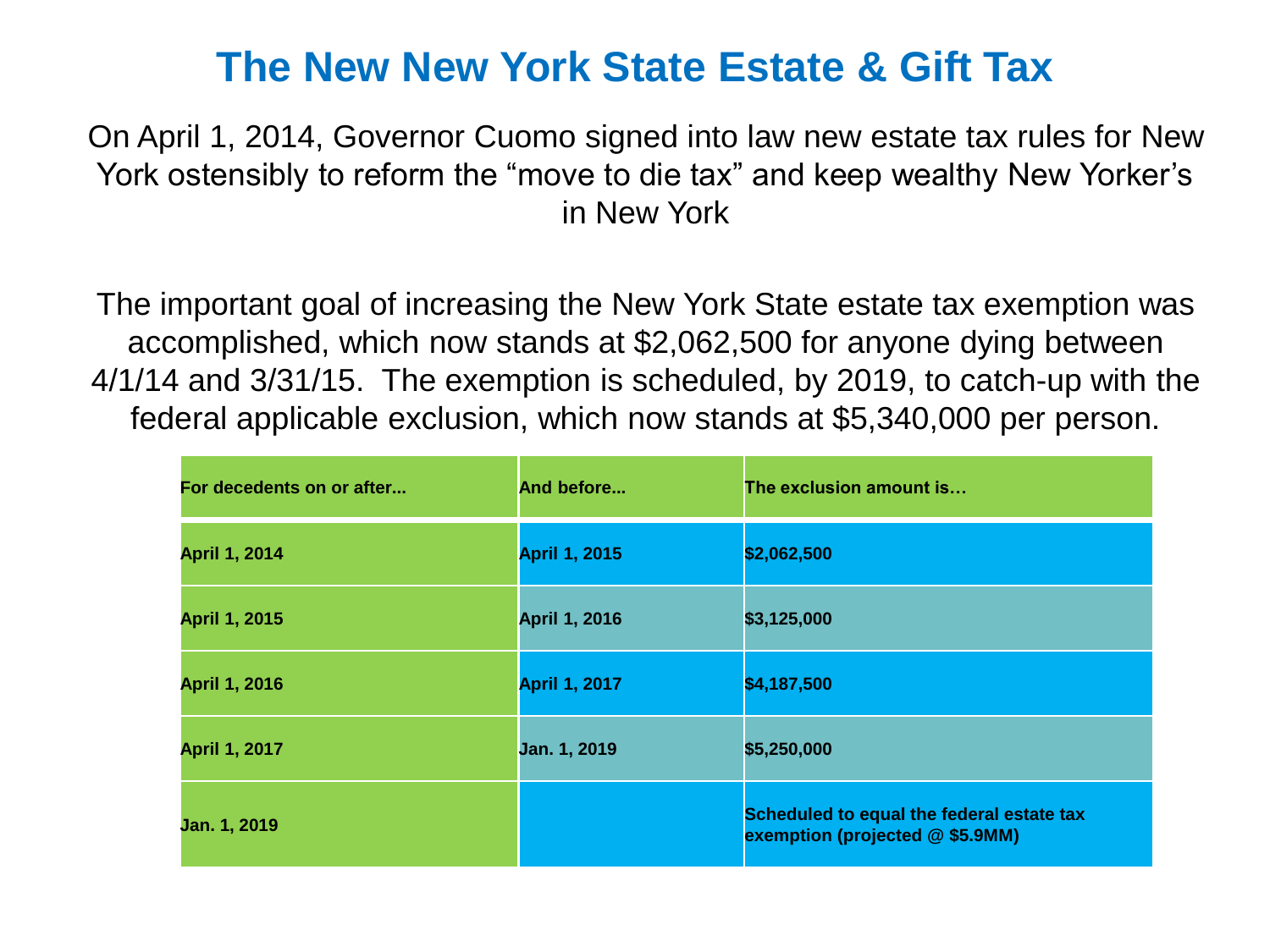#### **Highlights:**

- **Applicable as of April 1, 2014**
- **Exemption equivalent increased from \$1,000,000 to \$2,062,500**
- **Exemption equivalent increased to federal limit…phase-in to 2019**
- **Top rate remains at 16%**
- **Federal taxable gifts under IRC §2503 made within three years of death (if after 4/1/14 & before 1/1/19) are added back into the NY taxable estate**
- **Generation-skipping transfer tax repealed!**
- **Alternate valuation election allowed**
- **QTIP Election allowed**
- **No "portability"**
- **Still no gift tax!**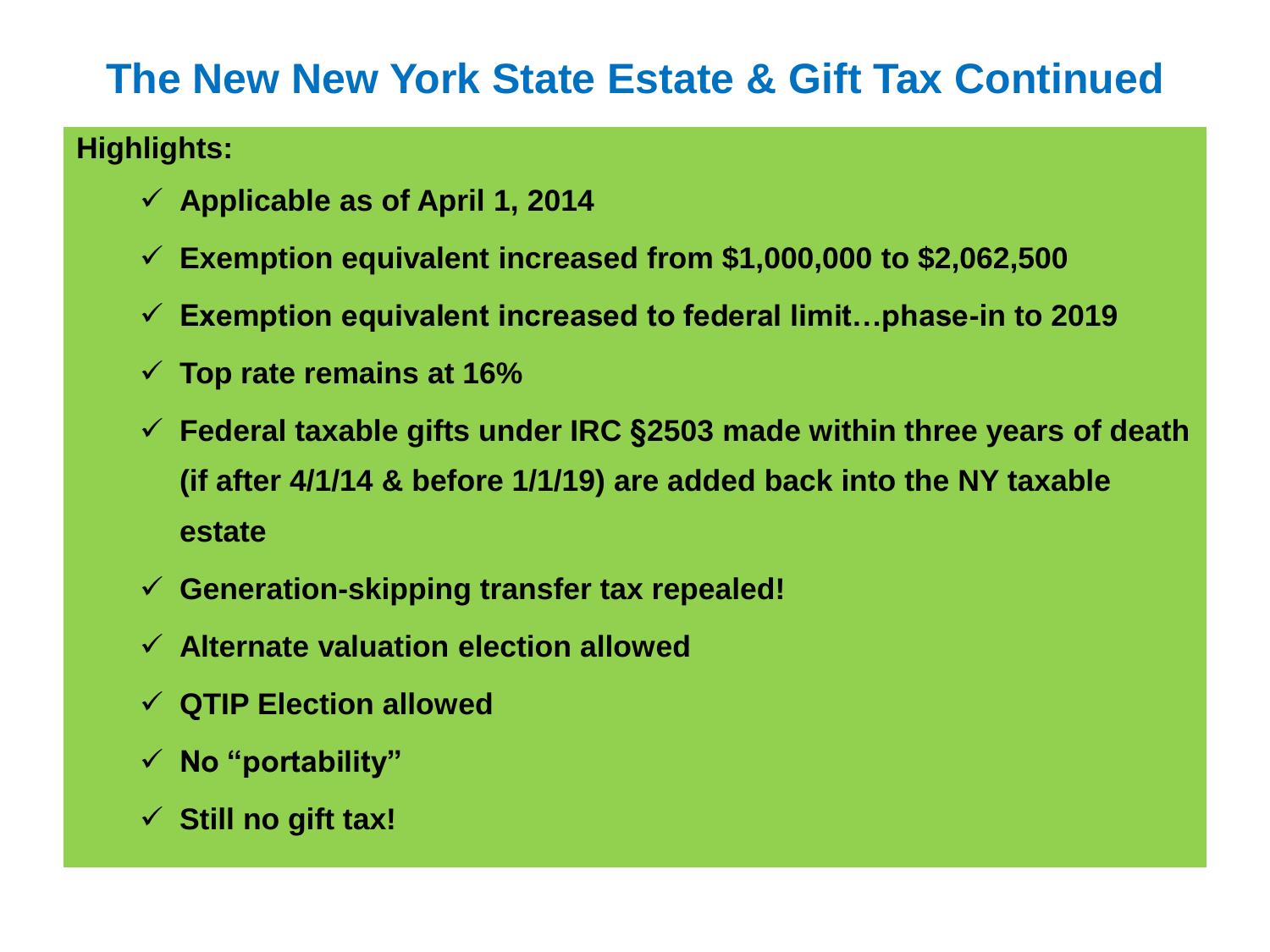The changes all seem good, but on closer look, some of the tax savings are illusory…

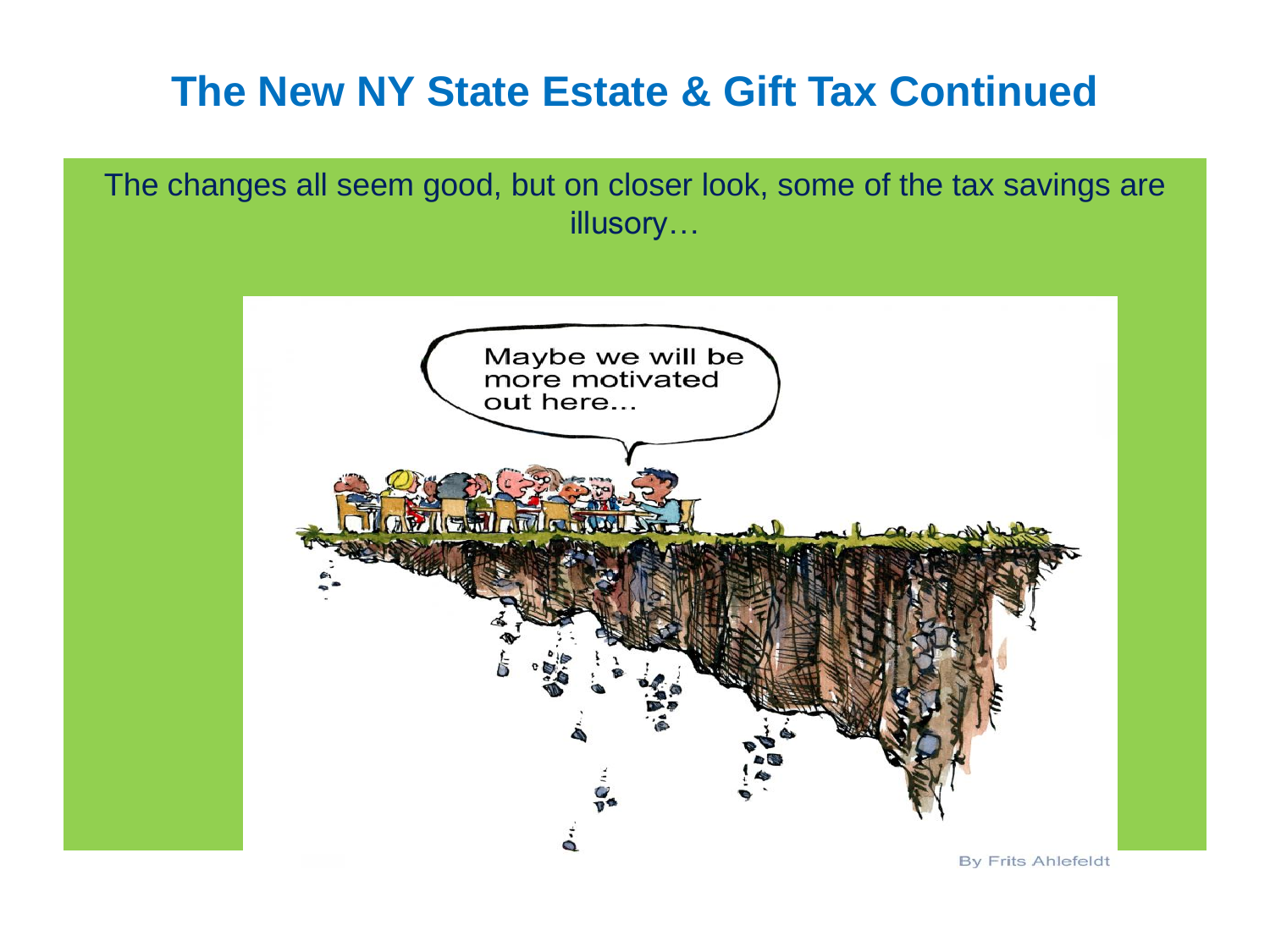

#### New York Tax Law §952(c)(3) provides *(emphasis added)*:

A credit of the applicable credit amount shall be allowed against the tax imposed by this section as provided in this subsection. In the case of a decedent whose New York taxable estate is less than or equal to the basic exclusion amount, the applicable credit amount shall be the amount of tax that would be due under subsection (b) of this section on such decedent's New York taxable estate. In the case of a decedent whose New York taxable estate exceeds the basic exclusion amount by an amount that *is less than or equal to five percent of such amount,*  the applicable credit amount shall be the amount of tax that would be due under subsection (b) of this section if the amount on which the tax is to be computed were equal to the basic exclusion amount multiplied by one minus the fraction, the numerator of which is the decedent's New York taxable estate minus the basic exclusion amount, and the denominator of which is five percent of the basic exclusion amount**. Provided, however, that the credit allowed by this subsection shall not exceed the tax imposed by this section, and no credit shall be allowed to the estate of any decedent whose New York taxable estate exceeds one hundred five percent of the basic exclusion amount**.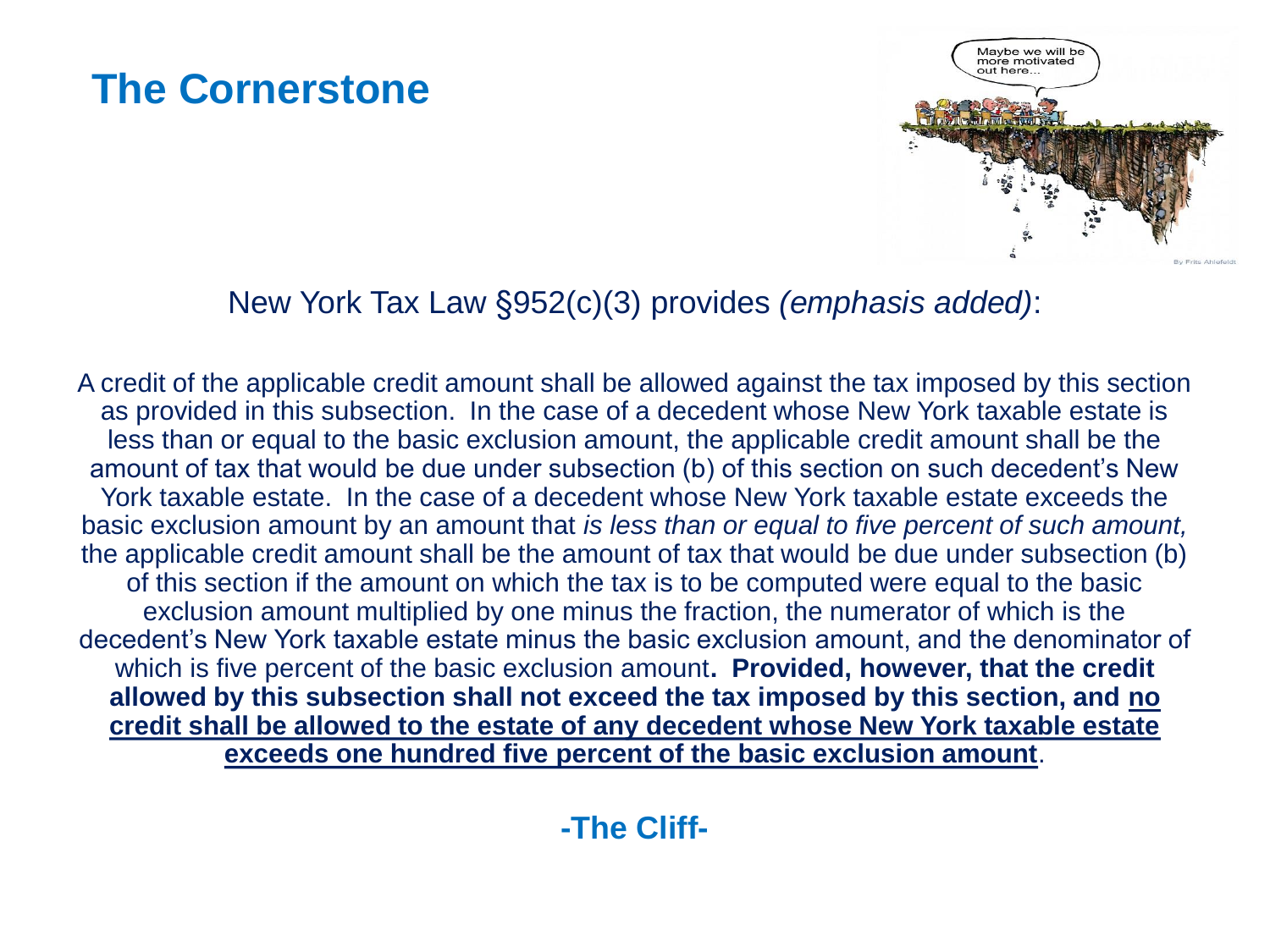

New York taxable estates that are less than or equal to the New York estate tax exclusion amount will pay no tax

New York taxable estates that are between 100% and 105% of the exclusion amount will lose the benefit of the exclusion amount due to a phase out computation

New York taxable estates that exceed 105% of the basic exclusion amount will lose the benefit of the exclusion amount entirely

**-The Cliff-**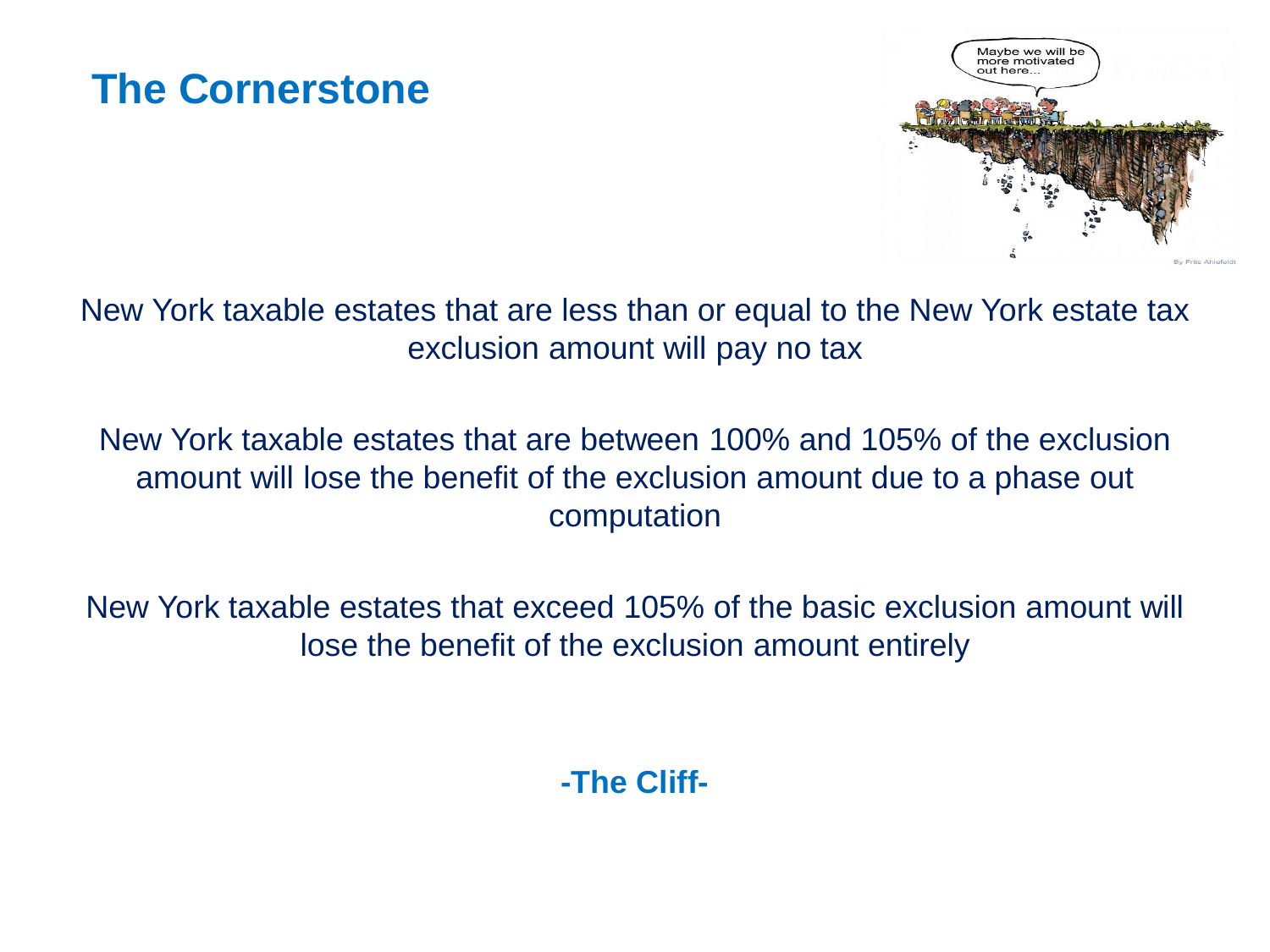

#### **-The Cliff –**

Assume a person dies on October 30, 2104 with an estate valued at \$2,165,625. Since the new New York exemption amount is \$2,062,500, and because the value of this estate equals or exceeds 105% of \$2,062,500  $($2,062,500 \times 105\% = $2,165,625)$ , the estate will be subject to New York estate tax on the entire amount (\$2,165,625), which is \$112,050, even though the taxable estate has exceeded the basic exclusion amount by only \$103,125.

In contrast, if that same decedent had died on that same day with an estate valued at \$2,062,500, the New York estate due would be **ZERO** – having an estate valued at \$103,125 over the exemption amount caused a tax of \$112,050!

#### **BEING \$103,125 OVER THE CLIFF RESULTS IN EFFECTIVE MARGINAL RATE OF 109% OF THE AMOUNT OVER THE EXCLUSION**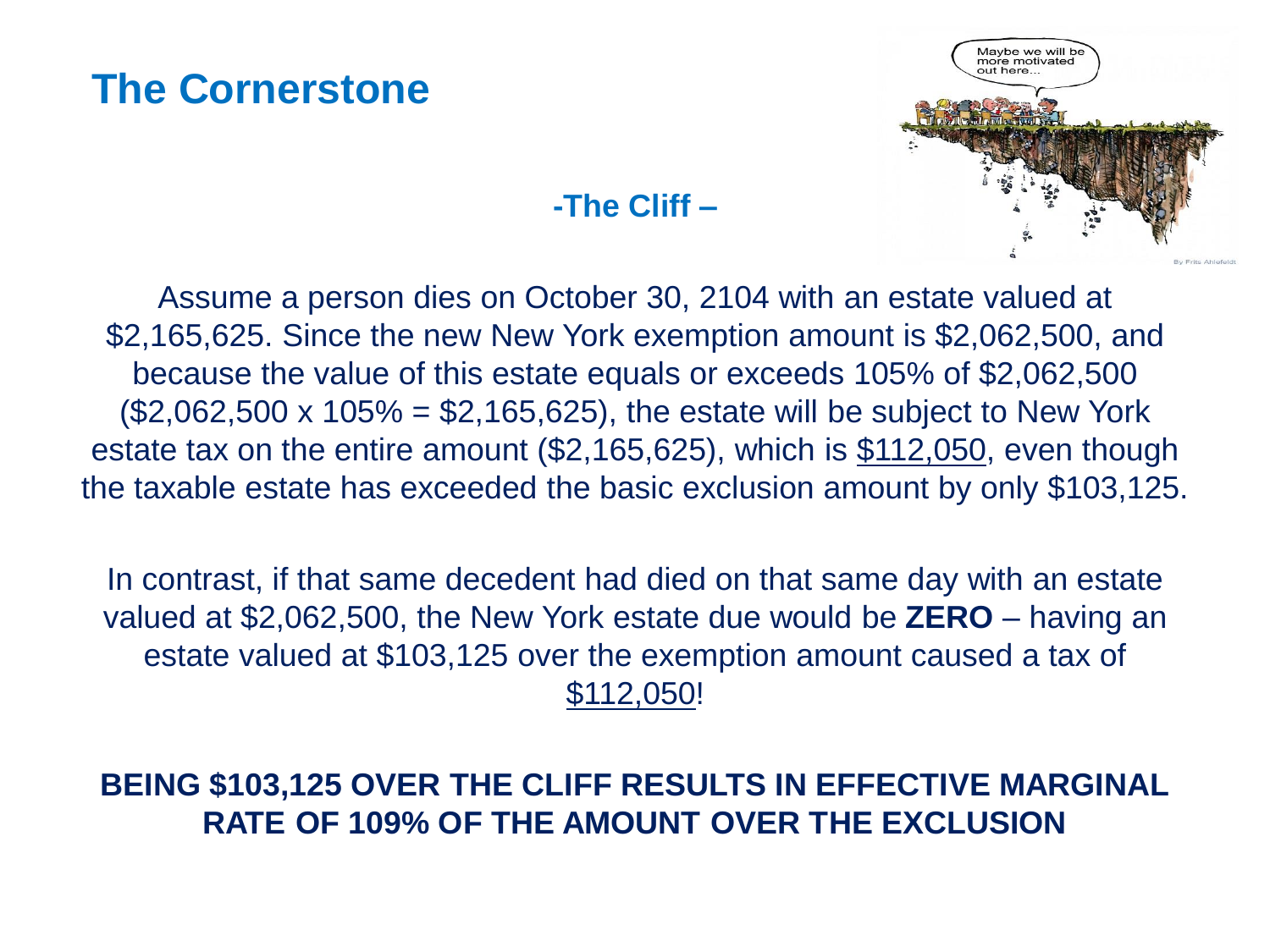

#### **-The Cliff –**

Assume a person dies on October 30, 2107 with an estate valued at \$5,512,500. Since the new New York exemption amount is \$5,250,000, and because the value of this estate equals or exceeds 105% of \$5,250,000  $($5,250,000 \times 105\% = $5,381,250)$ , the estate will be subject to New York estate tax on the entire amount (\$5,250,000), which is \$452,300, even though the taxable estate has exceeded the basic exclusion amount by only \$262,500.

In contrast, if that same decedent had died on that same day with an estate valued at \$5,250,000, the New York estate due would be **ZERO** – having an estate valued at \$262,500 over the exemption amount caused a tax of \$452,300!

#### **BEING \$262,500 OVER THE CLIFF RESULTS IN EFFECTIVE MARGINAL RATE OF 172% OF THE AMOUNT OVER THE EXCLUSION**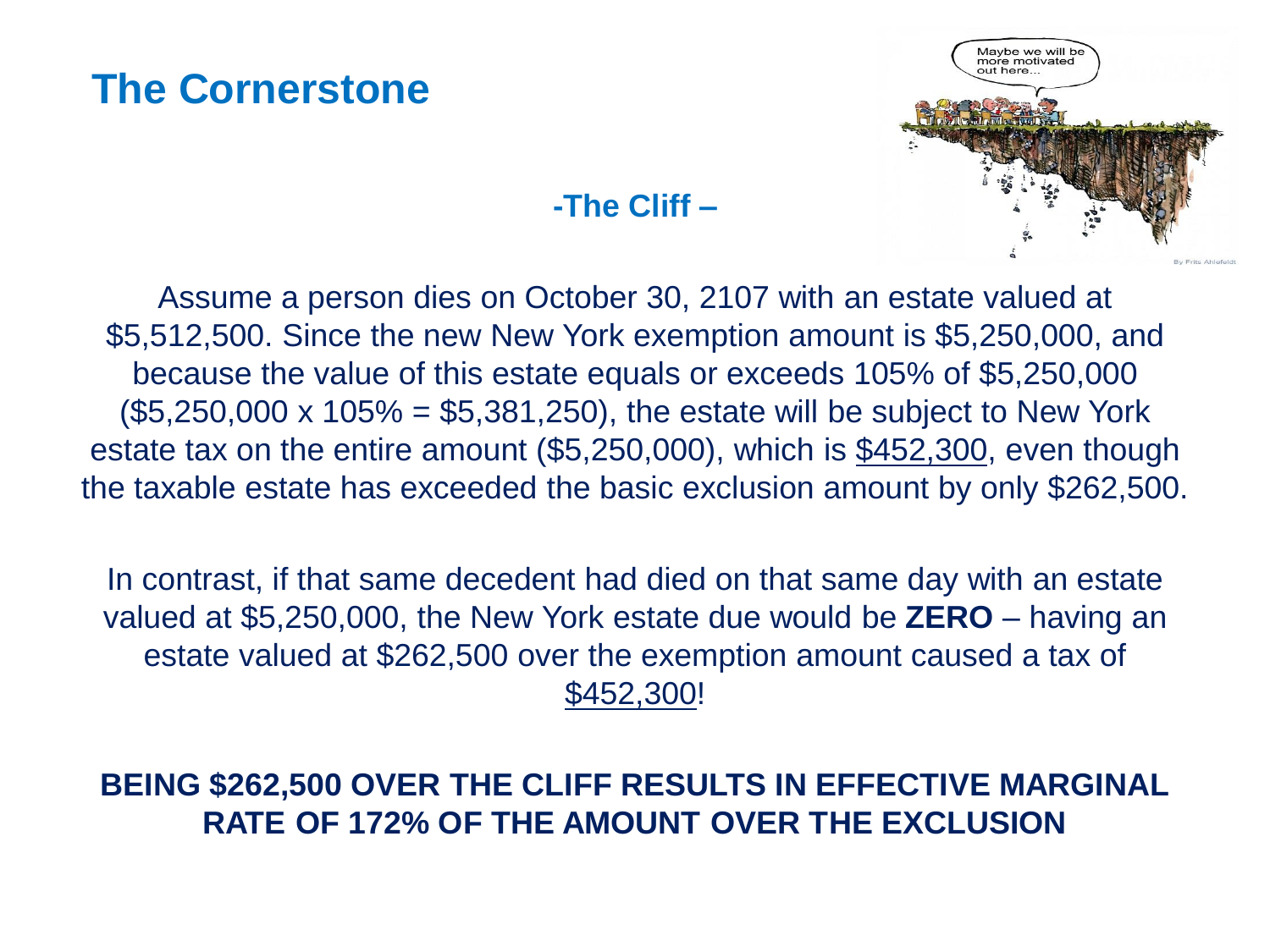#### **The Gift Add-Back**



The Governor's original proposal provided for an increase in the estate of a deceased resident by the amount of any taxable gift made on or after April 1, 2014, if the decedent was a New York resident at the time the gift was made.

As enacted, that proposal was scaled back to include an add-back to gifts made within three years of death that are made on or after April 1, 2014 and before January 1, 2019.

The bill was unclear with respect to gifts by a New York resident of out-of-state real property or tangible personal property although out-of-state real and tangible property were specifically excluded from the New York gross estate for New York estate tax purposes.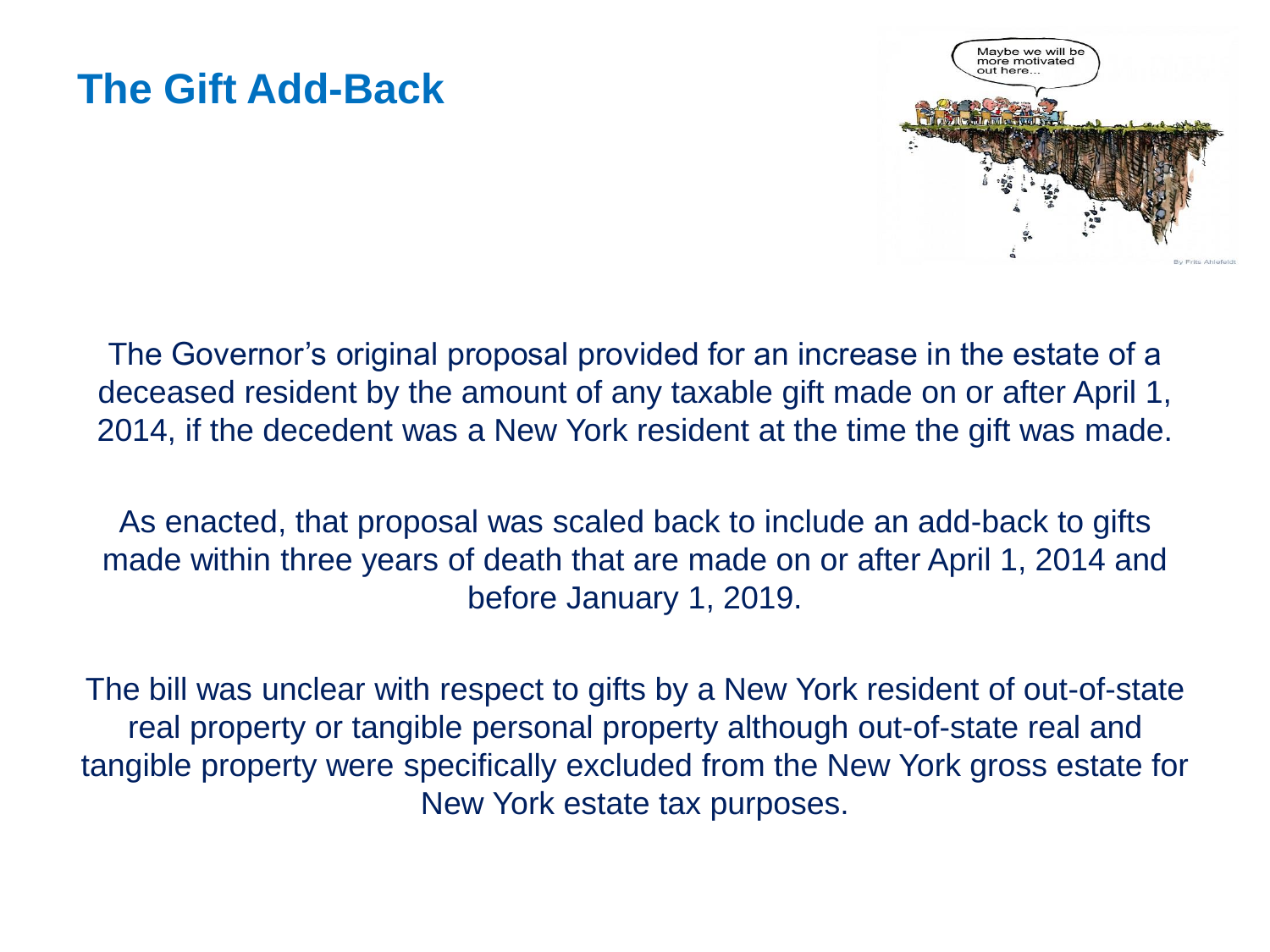## **The Gift Add-Back**



On August 25, 2014, in Technical Memorandum TSB-M-14(6)M, the New York State Department of Taxation and Finance clarified this ambiguity.

"Gifts are not added to the gross estate if they are consisted of real or tangible personal property having a location outside of New York State, or if the gift was made:

- When the individual was a non-resident of New York State;
	- Before April 1, 2014; or
	- On or after January 1, 2019"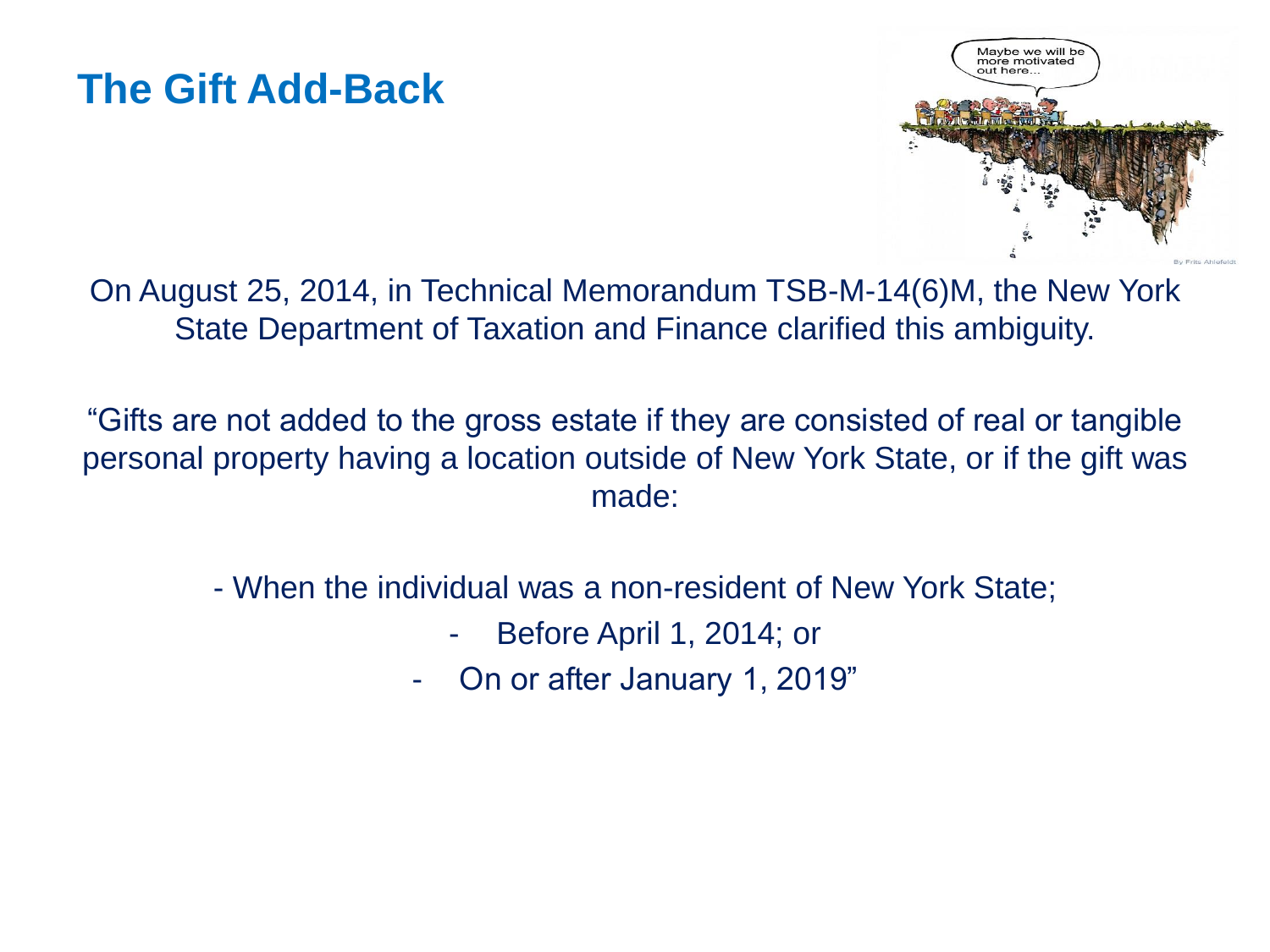## **The Gift Add-Back**



For non-resident estates, the tax will be computed in the same manner as the New York taxable estate of a resident, except that it will not include:

- The value of any intangible personal property otherwise includible in the deceased individual's New York gross estate, and
- The amount of any gift otherwise includible in the New York gross estate of a resident, unless the gift was made while the nonresident individual was a resident of New York State and it consisted of real or tangible personal property having a location in New York State or intangible personal property employed in a business, trade, or profession carried on in New York.
- And also excludes works of art loaned to (or en route to or from) a public gallery or museum in New York State solely for exhibition purposes at the time of person's death, provided no part of the net earnings for the public gallery or museum inure to the benefit of any private stockholder or individual but will be considered located in New York solely for purposes of meeting the filing threshold.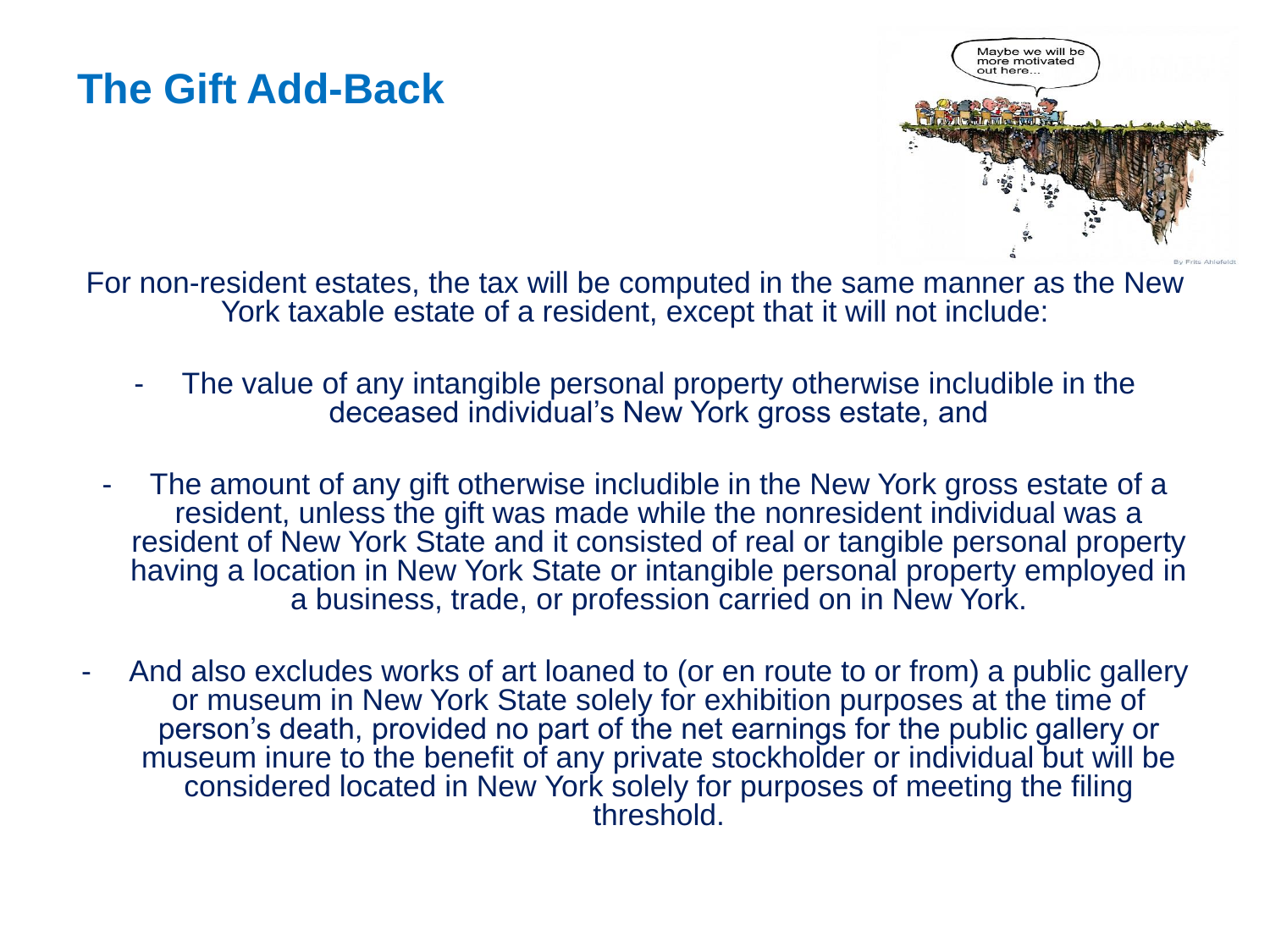## **Filing Requirements**



Estates of residents must file a New York State estate tax return if:

The federal gross estate, increased by the amount of any gifts includible in the New York gross estate, exceed the basic exclusion amount applicable to the date of death.

Estate of nonresidents must file a New York State estate tax return if:

- The federal gross estate, increased by the amount of any gifts includible in the New York gross estate, exceeds the basic exclusion amount applicable to the date of death; and
	- The estate includes any real or tangible property located in New York.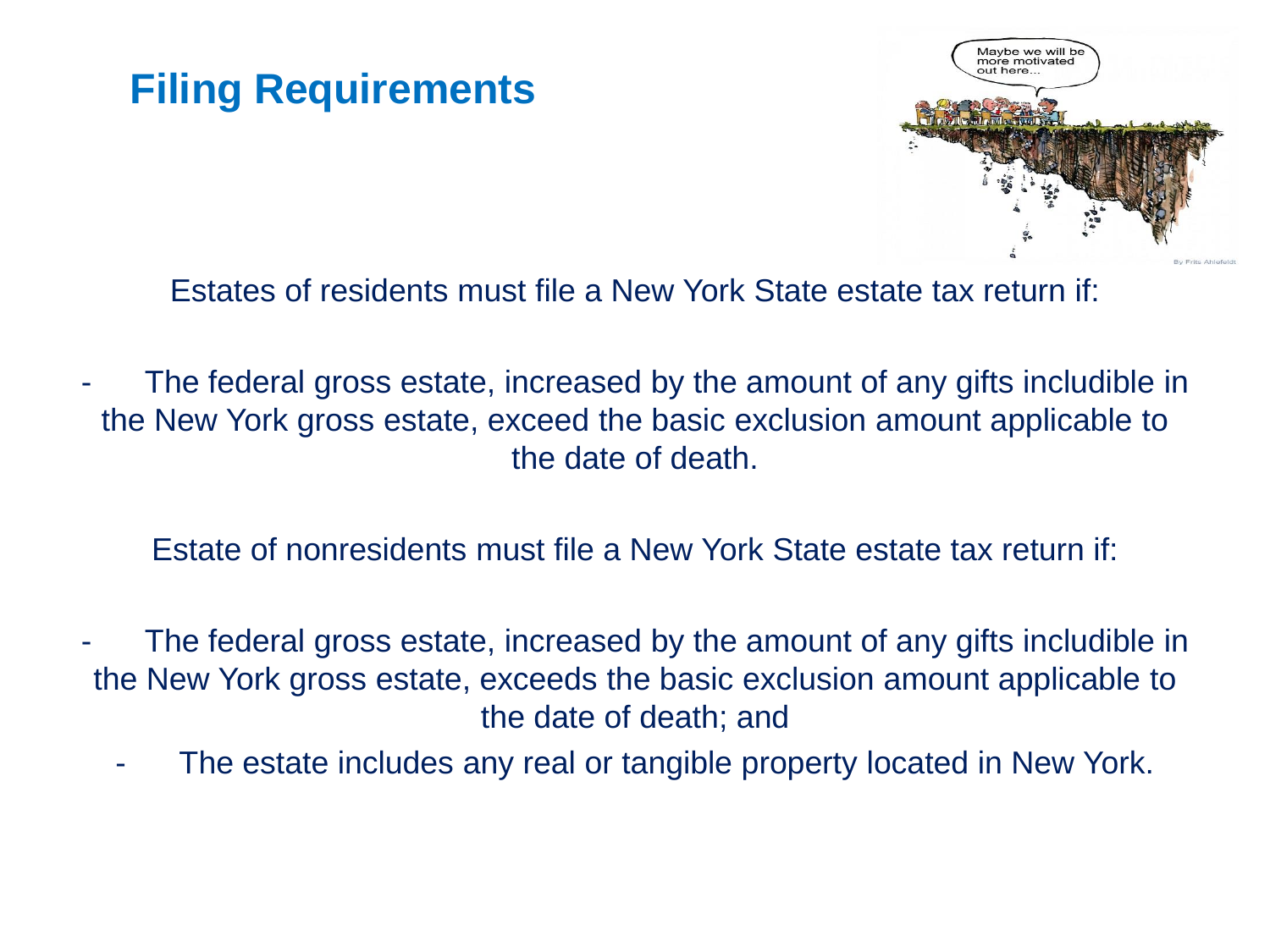Alternate Valuation

If an estate elects alternate valuation for federal purposes, then the New York gross estate will be valued as of the alternate valuation date.

If a federal estate tax return is not required to be filed, but alternate valuation could have been elected, the estate may elect to use the alternate valuation for determining the value of the New York gross estate. However, this election will not be allowed unless it decreases the value of the New York gross estate AND the amount of tax imposed reduced by any credits available.

The election must be made by the due date for the filing of the return (with extensions) and once made, is irrevocable.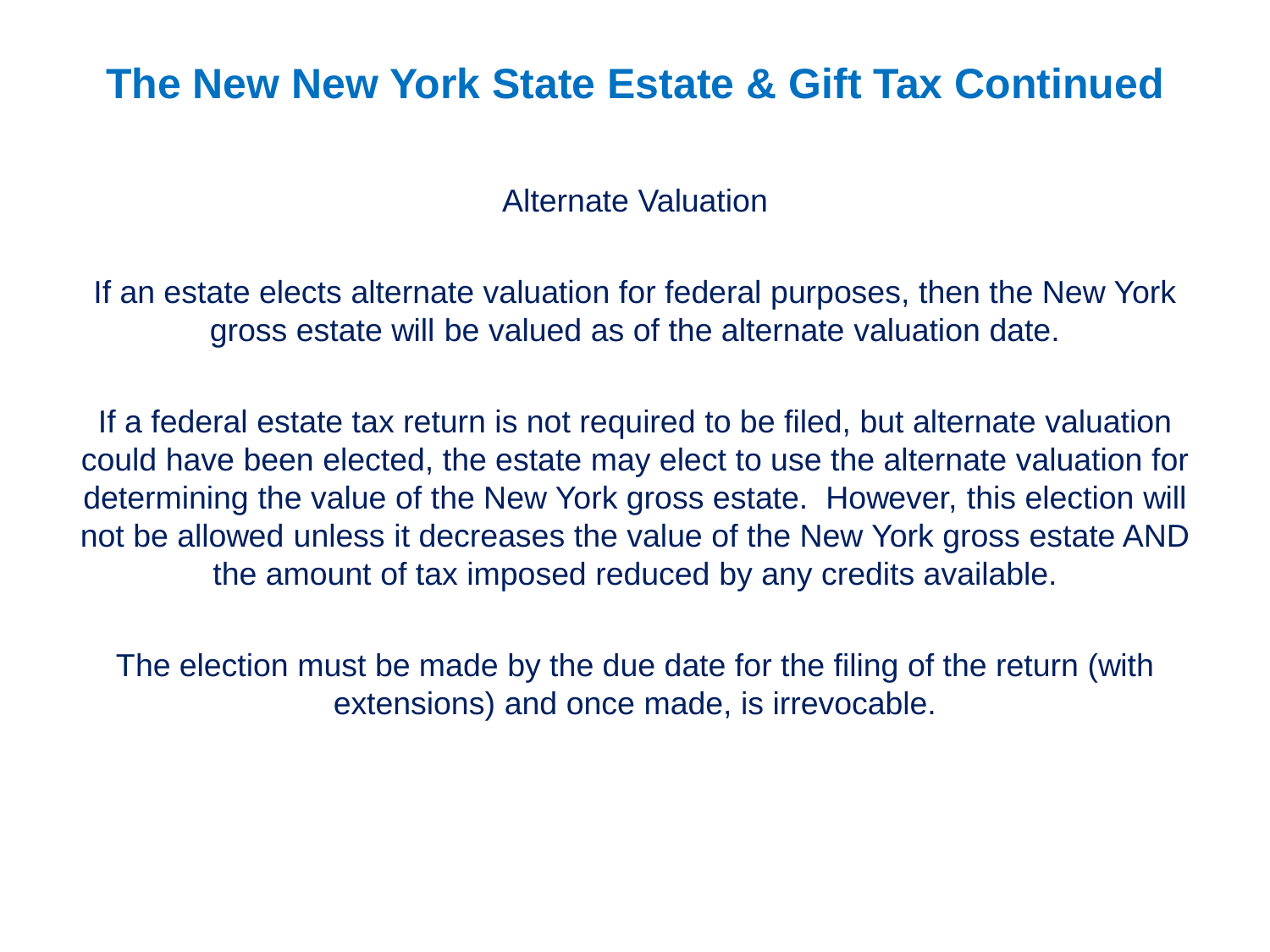## QTIP Election

If a QTIP election is made for federal purposes, the election must also be made for New York State purposes. If no federal return is required to be filed, the executor may make a QTIP election on a pro forma federal return attached to the New York State return. The election once made is irrevocable.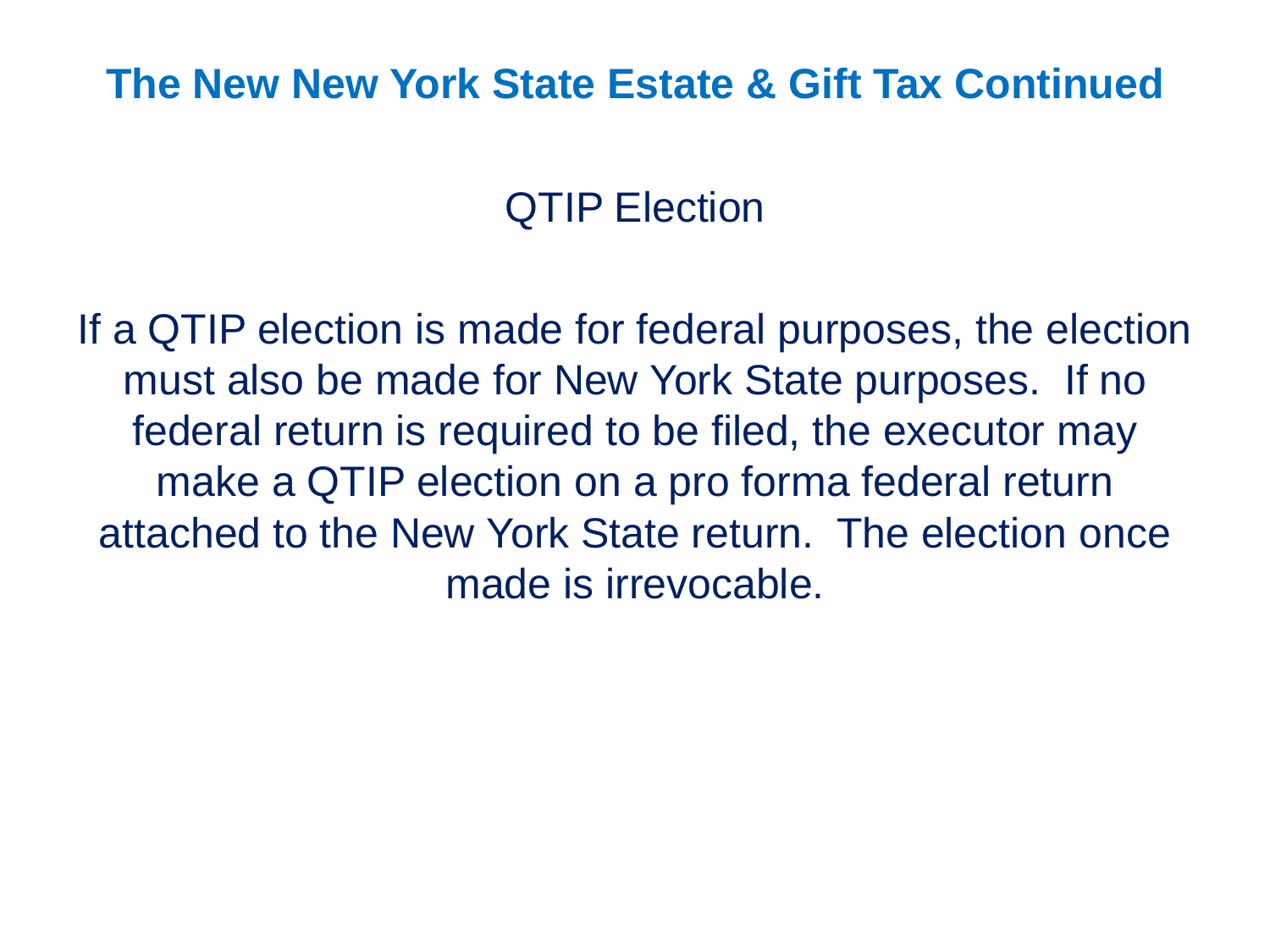## **"Portability"**

Under federal estate tax rules, a surviving spouse may make an election on the federal estate tax return to use his or her deceased spouse's un-used federal exemption – allowing him or her to take the exemption with them

**This concept is known as "portability"**



**New York does not allow** a surviving spouse to use the deceased spouses un-used New York estate tax exemption – this makes titling of assets among a husband and wife particularly important for New York estate tax purposes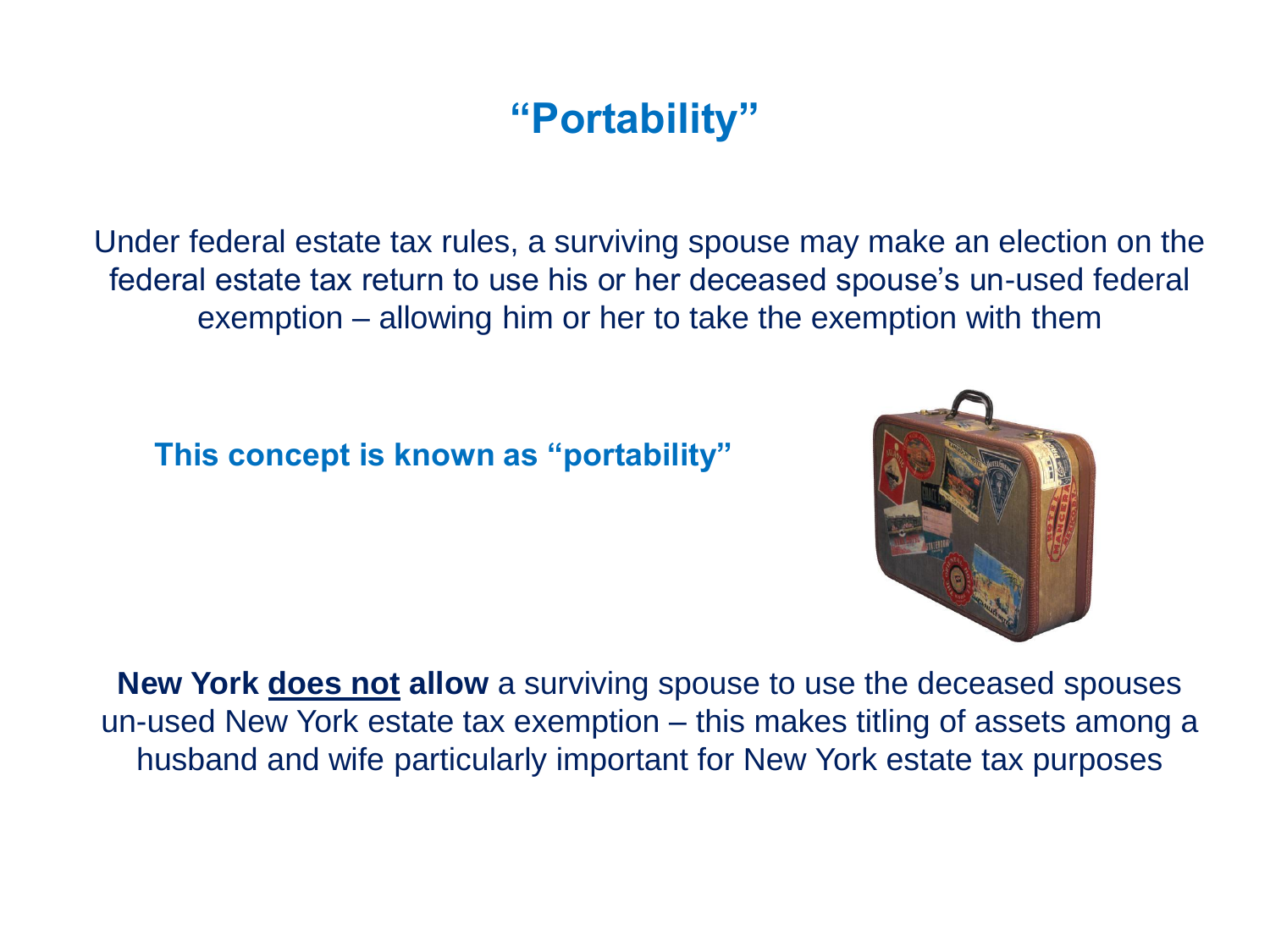Other Federal Elections

Elections made or waived on a federal return are binding on a New York State estate tax return. If a federal return is required to be filed and the right to any federal estate tax deduction is waived, it is also waived for New York estate tax purposes. A federal return is considered "required to be filed" when a decedent's gross estate exceeds the federal filing requirement AND also when the federal return is the only means for claiming certain tax treatment, such as portability of a deceased spouse's unified credit for federal purposes.

If a fiduciary claims administration expenses as a deduction for federal estate tax purposes, they must also be taken as a deduction on the New York State return. If a fiduciary claims administration expenses as an income tax deduction for federal purposes, they must also be claimed as income tax deductions for New York purposes.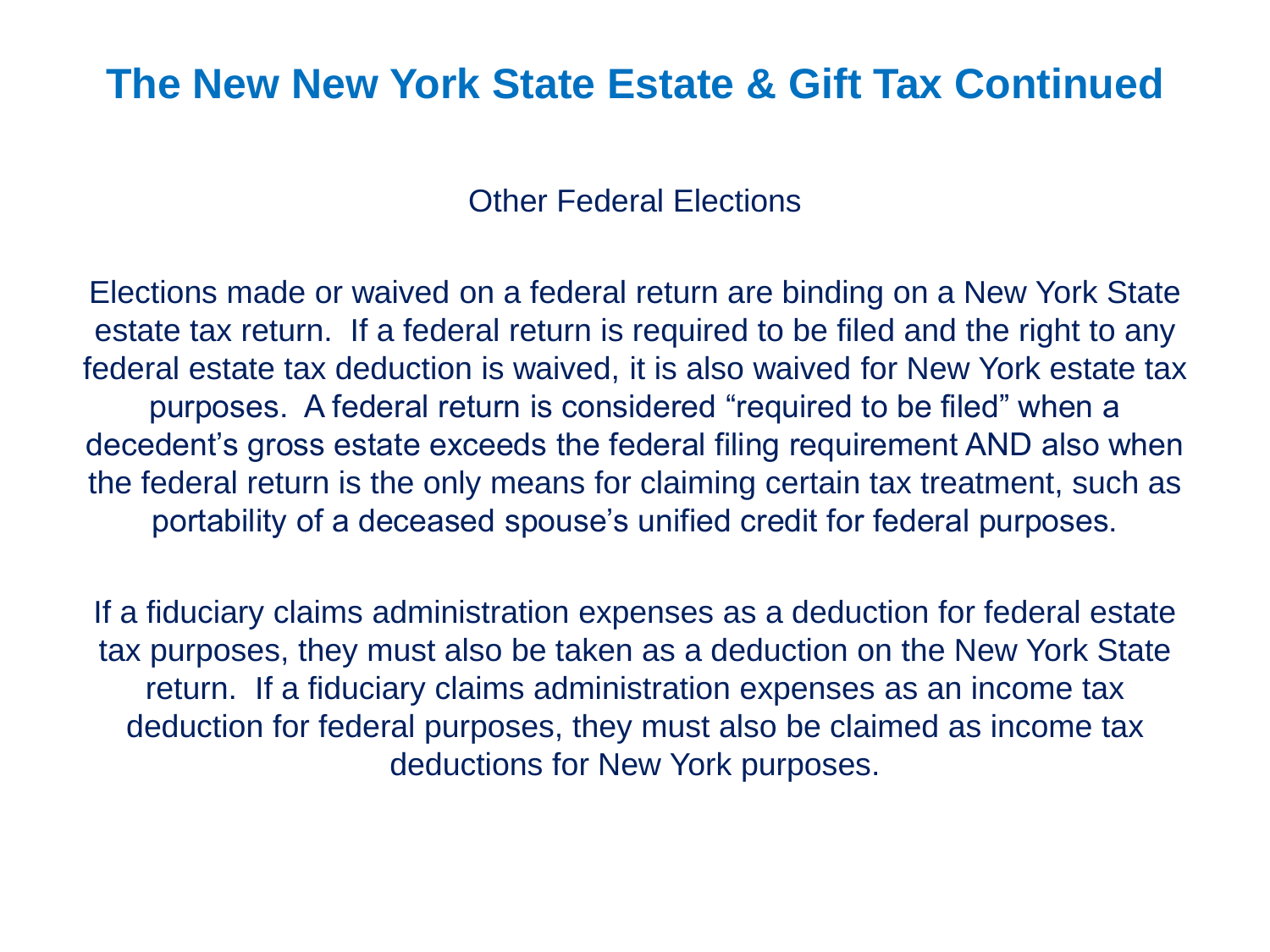# The Good News!

# The New York State Generation Skipping Tax has been repealed!

There is still no New York State Gift Tax!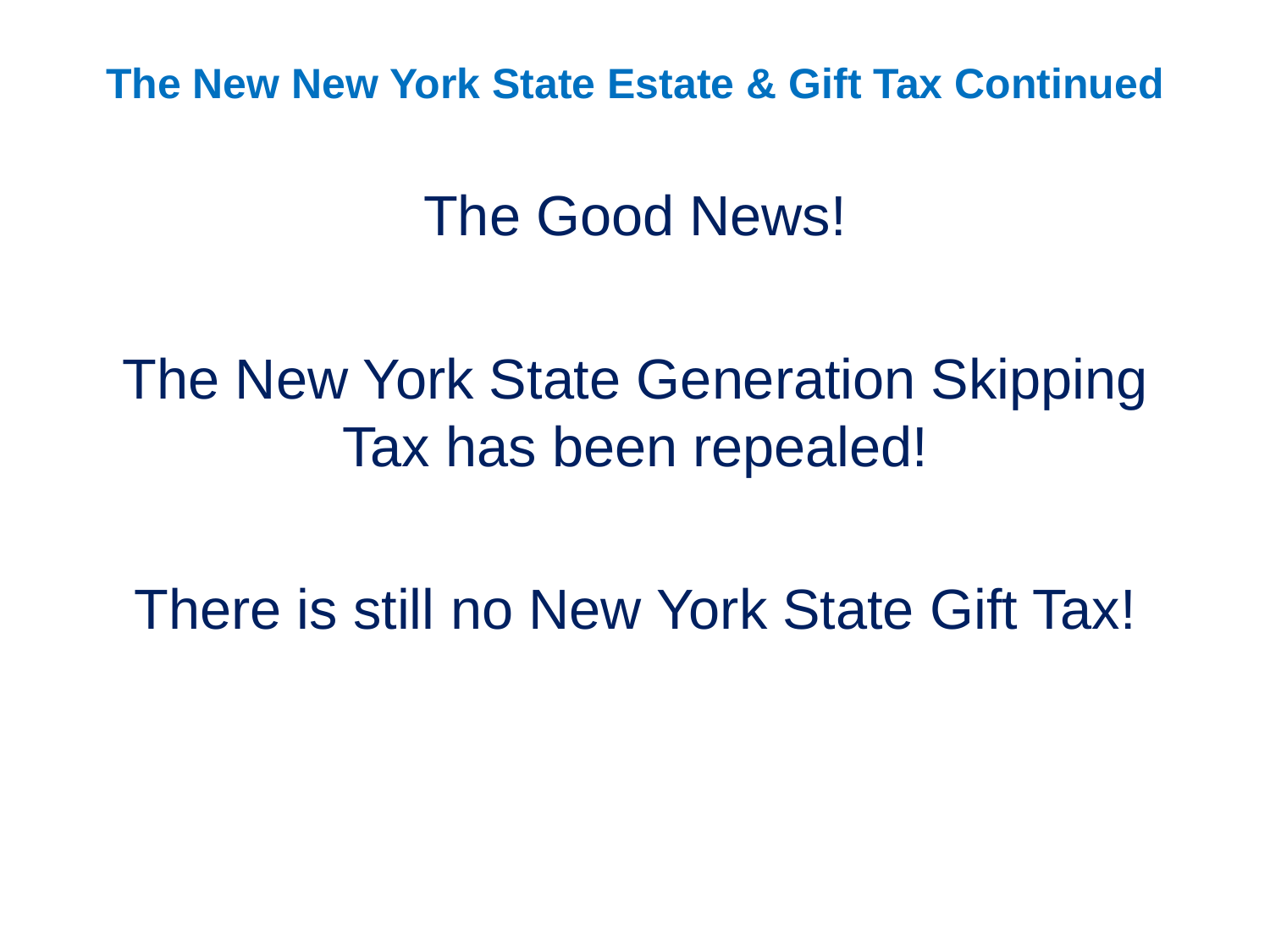# **Plan For It…**

If your clients are near or at "the cliff", take steps to reduce their NY taxable estate

#### **-The Gift Tax –**

New York remains a no gift tax state – but now there's a new twist (see below)

#### **-Federal Taxable Gifts Made Within Three (3) Years of Death – (Between April 1, 2014 & December 31, 2018)**

The new law requires federal taxable gifts made by a New York decedent between April 1<sup>st</sup>, 2014 and December 31<sup>st</sup>, 2018 to be added back into their estate for New York estate tax purposes (really?!)

**Plan for it by making annual exclusion gifts, or charitable gifts which are not subject to gift tax**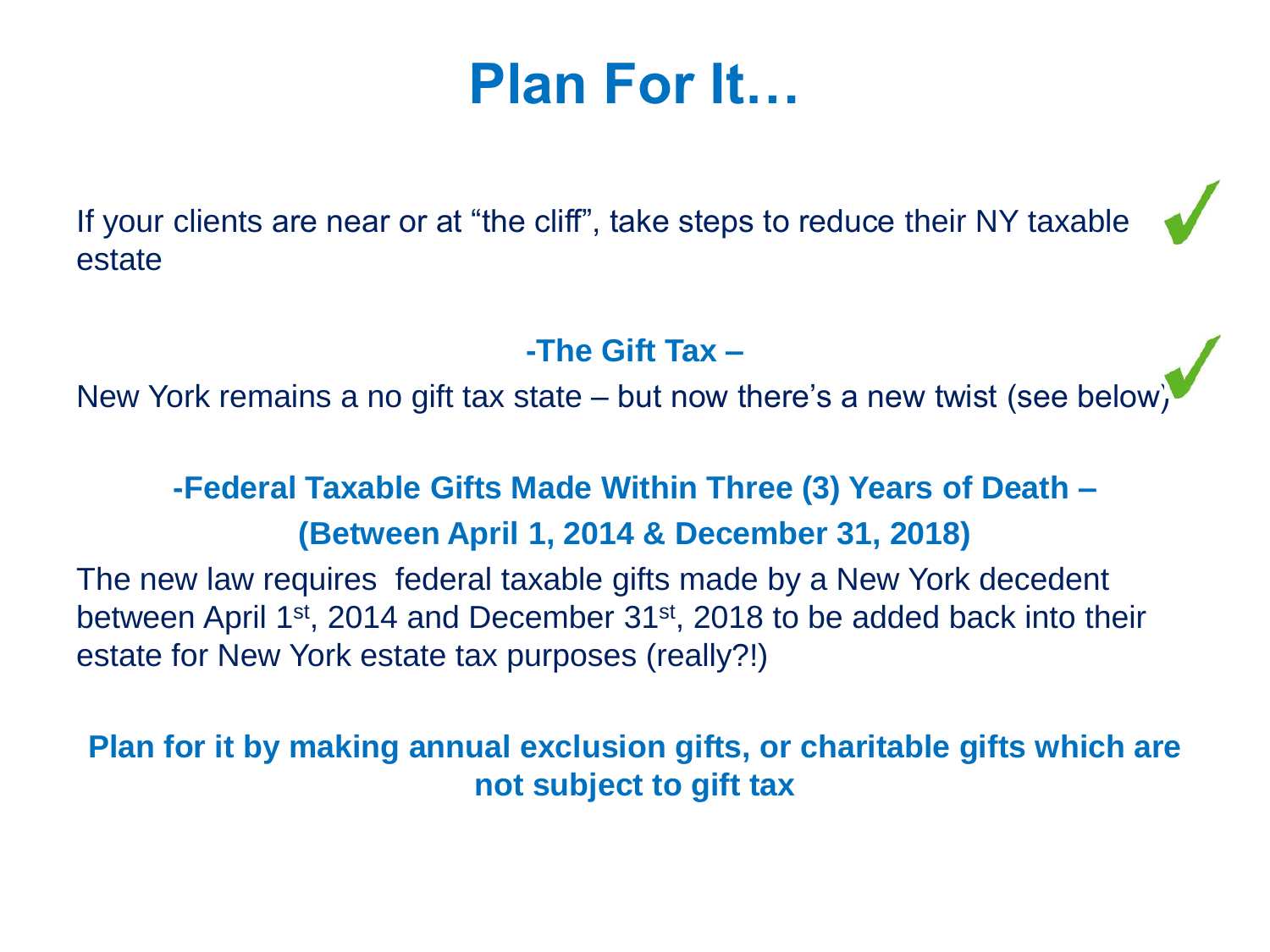# **Plan For It…**

#### **-The Generation-Skipping Transfer Tax –**

This tax, which *had* applied to distributions from, and terminations of a New York trust to a *Skip-Person* (a person more than one generation below you, as in a grandchild) has been repealed!

**Plan for it by making annual exclusion gifts to skip persons**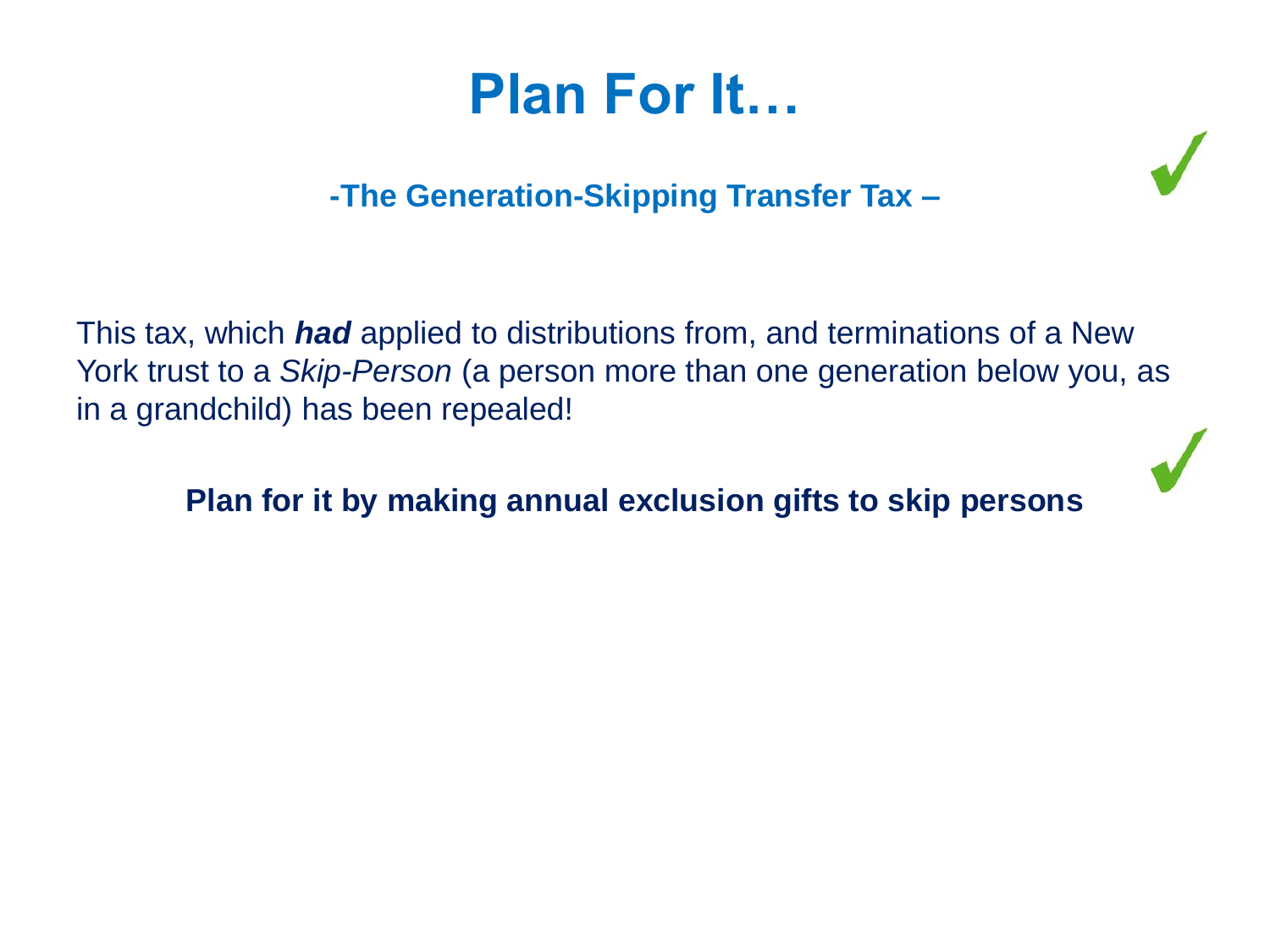#### **Now is a perfect time to get your estate plan in order**

**- Bottom Line –**

**Most of the planning techniques that were useful prior to NY's tax reform are still useful planning techniques today**

**Make full use of federal annual exclusion gifts – spouses can give away \$28,000** 

**Spouses should maximizing use of the NY increased exemption amounts – titling of assets particularly important in NY since no "Portability"**

**Utilize GRITs to transfer low basis property at reduced gift tax**

**The interest rates that the IRS uses to value many transfers for estate and gift tax purposes continue to be near their historic lows**

**SCINS allow property to be "sold" by taking back a note that self-cancels**

**Sales to IDGTs allow transfers at reduced gift tax cost**

**Intra-family loans look good - short term rates (5/2014) are below ½ %**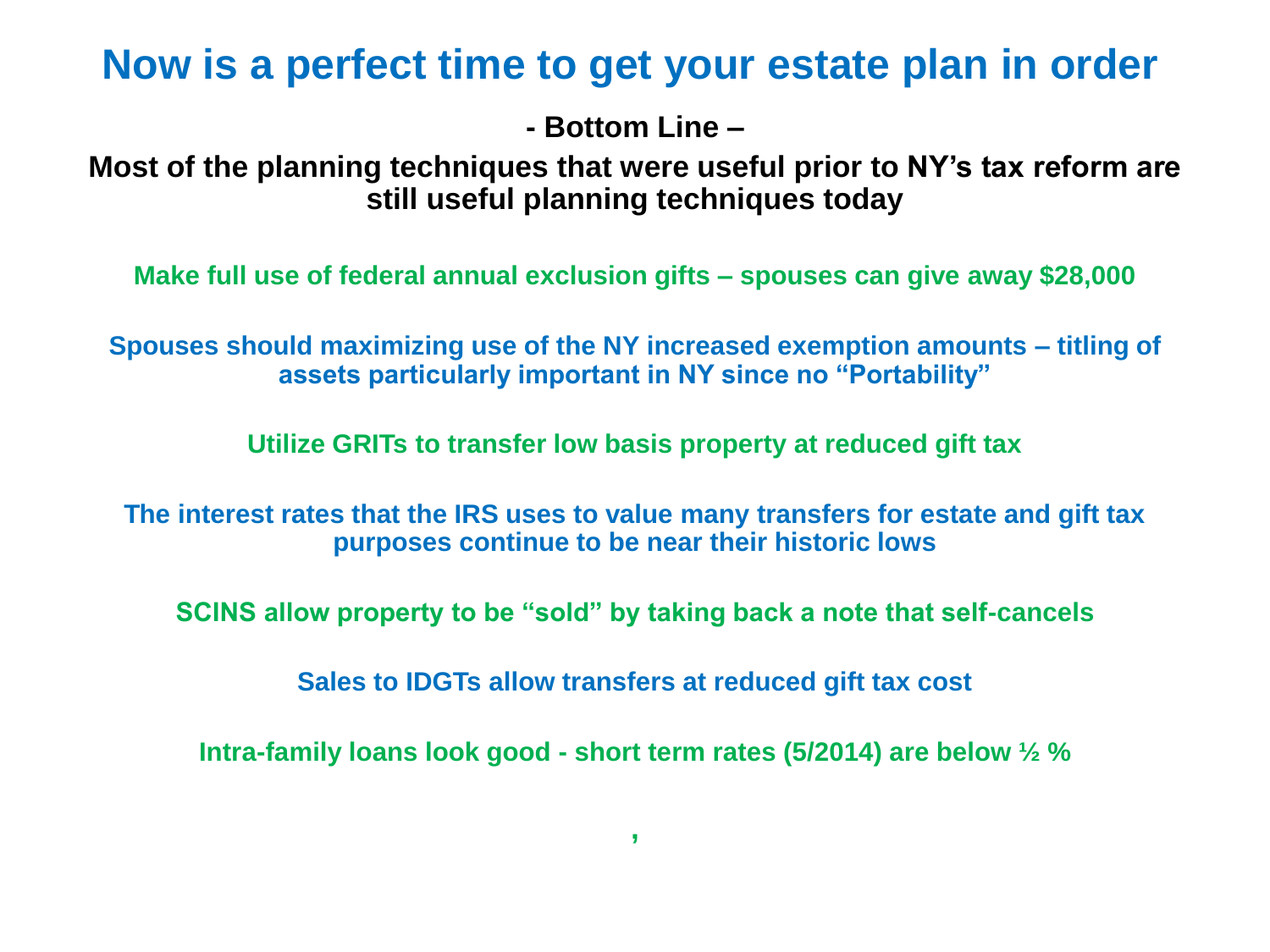### **Other Aspects of the New New York Tax Law**

#### The Throwback Tax

New York imposes an income tax on the income of a "resident trust." A resident trust includes a trust created by a New York resident decedent, an irrevocable trust created by a New York domiciliary or a trust that became irrevocable while the settlor was a New York domiciliary.

A resident trust will not be subject to New York State income tax if:

- All trustees are domiciled outside New York
- The entire corpus, including real and personal property is located outside New York; and
- All income and gains of the trust are derived from sources outside New York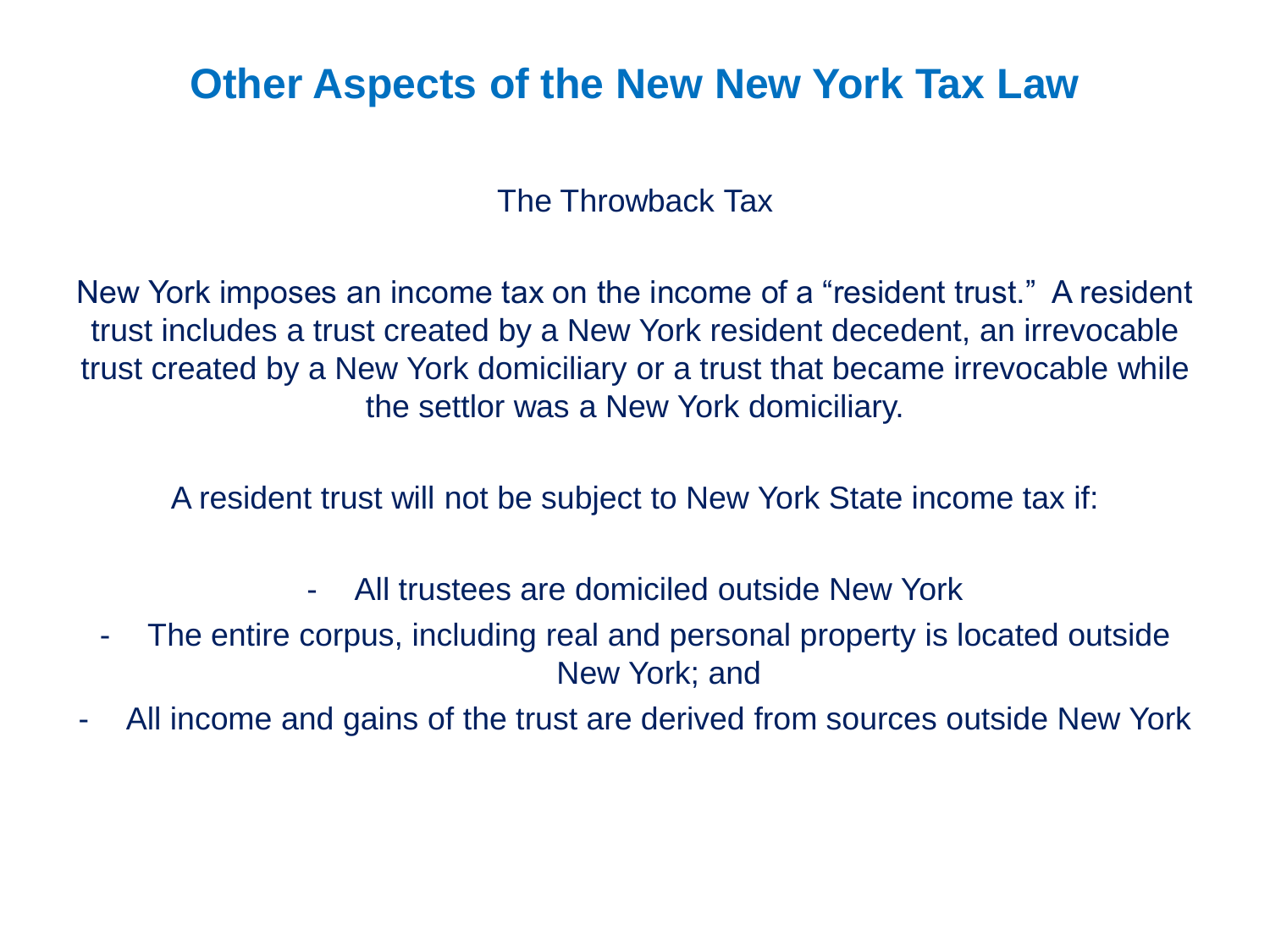#### **Other Aspects of the New New York Tax Law**

However…

New York now imposes a "throwback tax"

For trusts qualifying for the New York Resident Trust Exemption

Income distributed to a New York resident beneficiary

Not previously taxed by New York

Accumulated during taxable years beginning on or after January 1, 2014 for which there was a New York resident beneficiary who was at least 21 years of age.